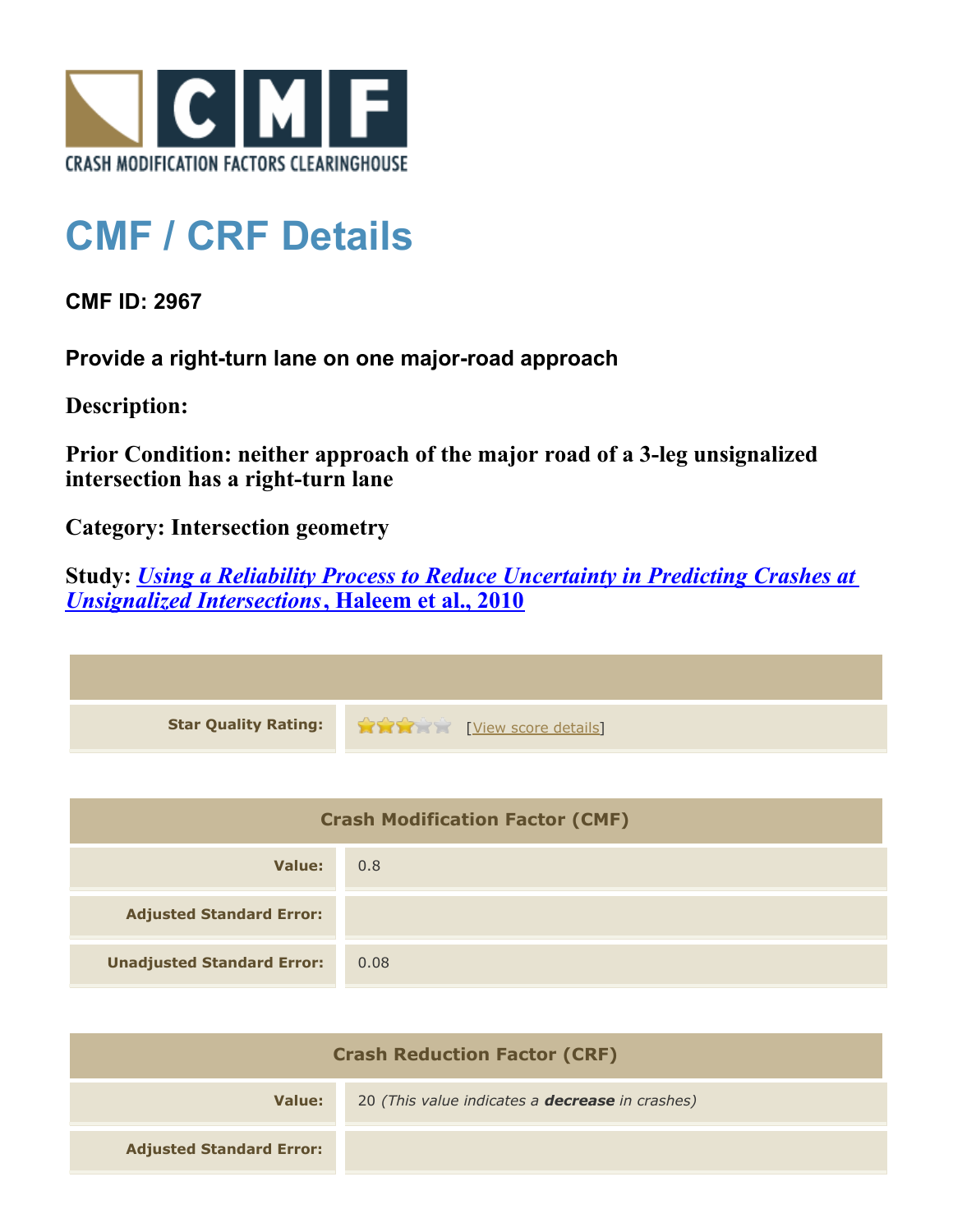| <b>Applicability</b>       |               |
|----------------------------|---------------|
| <b>Crash Type:</b>         | All           |
| <b>Crash Severity:</b>     | All           |
| <b>Roadway Types:</b>      | Not Specified |
| <b>Number of Lanes:</b>    |               |
| <b>Road Division Type:</b> |               |
| <b>Speed Limit:</b>        |               |
| <b>Area Type:</b>          | Not specified |
| <b>Traffic Volume:</b>     |               |
| <b>Time of Day:</b>        | All           |

## *If countermeasure is intersection-based*

| <b>Intersection Type:</b>         | Roadway/roadway (not interchange related)         |
|-----------------------------------|---------------------------------------------------|
| <b>Intersection Geometry:</b>     | $3$ -leg                                          |
| <b>Traffic Control:</b>           | Stop-controlled                                   |
| <b>Major Road Traffic Volume:</b> | 7332 to 66171 Annual Average Daily Traffic (AADT) |
| <b>Minor Road Traffic Volume:</b> |                                                   |

| <b>Development Details</b>      |                      |
|---------------------------------|----------------------|
| <b>Date Range of Data Used:</b> | 2003 to 2006         |
| <b>Municipality:</b>            | <b>Orange County</b> |
| State:                          | <b>FL</b>            |